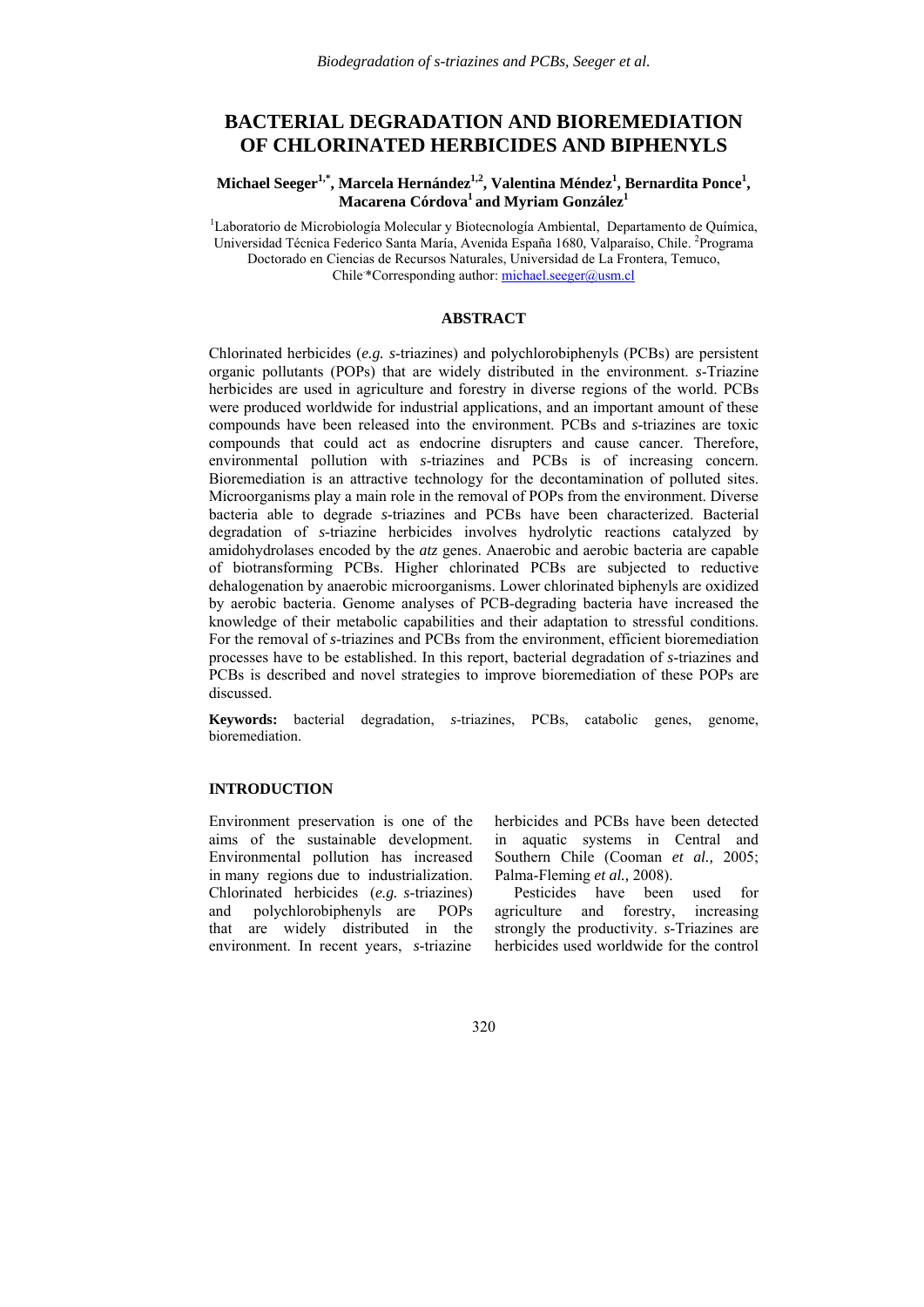of weeds in agriculture, forestry and non crop soils. *s*-Triazines are endocrine disrupters and potential human carcinogens (Birnbaum and Fenton, 2003; Hayes *et al.,* 2006). PCBs have been used not only as dielectric fluids in capacitors and transformers, but also as flame retardants, plasticizers and ink solvents. Commercial mixtures typically consist of 40-70 congeners. PCBs have been sold under trade names such as Aroclor (Monsanto, USA, Canada and UK), Clophen (Bayer, Germany), Phenoclor (Prodelec, France and Spain), Sovol and Sovtol (Orgsteklo, Orgsintez, former Soviet Union) and Kanechlor (Kanegafuchi, Japan). More than 1.7 million tons of PCBs were produced worldwide, and an important amount of these compounds have been released into the environment (Seeger and Pieper, 2009). PCB congeners have been reported to cause cancer (Mayes *et al.,* 1998) and serious effects on endocrine, immune, nervous and reproductive systems (Faroon *et al.,* 2001).

 Worldwide reduction and elimination of t POPs discharge into the environment has been promoted by the Stockholm Convention in 2001. Bioremediation is an attractive technology for the<br>decontamination of polluted sites. decontamination of polluted sites. Microorganisms play a main role in the removal of POPs from the environment. This report describes bacterial degradation of *s-*triazine herbicides and PCBs and discusses the strategies to optimize degradation and bioremediation of these POPs.

# **BACTERIAL DEGRADATION OF**  *s***-TRIAZINE HERBICIDES**

In diverse regions of the world, bacteria capable of degrading *s*-triazines have been isolated. *s*-Triazine-degrading bacterial strains belonging to

*Pseudomonas*, *Arthrobacter*, *Chelatobacter*, *Agrobacterium, Rhodococcus*, *Stenotrophomonas, Pseudaminobacter* and *Nocardiodes* genera have been characterized (Topp *et al*., 2000; Rousseaux *et al*., 2001; Hernández *et al*., 2008a, 2008b, 2008c). In the 1980s, *Pseudomonas* sp. strains A, D and F and *Klebsiella pneumoniae* strains 90 and 99 able to use *s*-triazines as nitrogen source were isolated from a municipal sewage in Switzerland (Cook and Hütter, 1981; Cook *et al*., 1985). Atrazine-degrading strain *Pseudomonas* sp. strain YAYA6 was isolated by enrichment with atrazine from a mixture of garden soil, compost and coarse sand in Switzerland (Yanze-Kontchou and Gschwind, 1994). *Pseudomonas* sp. strain ADP was isolated from a soil exposed to herbicide spills and was able to mineralize atrazine (Mandelbaum *et al.,* 1995). Several Gram-negative and Gram-positive atrazine-degrading bacteria were isolated from atrazine polluted agricultural soils in USA (Radosevich *et al*., 1995; Struthers *et al*., 1998; Strong *et al*., 2002). From French agricultural soils treated with atrazine, diverse Gram-negative and Gram-positive bacteria able to degrade atrazine were isolated and characterized (Rousseaux *et al.,* 2001). Atrazinedegrading bacterium *Arthrobacter* sp. strain AD1 has been isolated from industrial wastewater in China (Cai *et al*., 2003). Gram-negative strain CDB21 that is able to degrade simazine has been isolated from an agricultural soil in Japan (Iwasaki *et al.,* 2007). Recently, bacterial strains able to use simazine as the sole nitrogen source for growth were isolated from agricultural soils in Central Chile (Hernández *et al*., 2008a, 2008b). These isolates belong to *Pseudomonas*, *Stenotrophomonas* and *Arthrobacter* genera. An efficient *s*-triazine-degrading strain, *Pseudomonas* sp. strain MHP41, was further characterized (Hernández *et*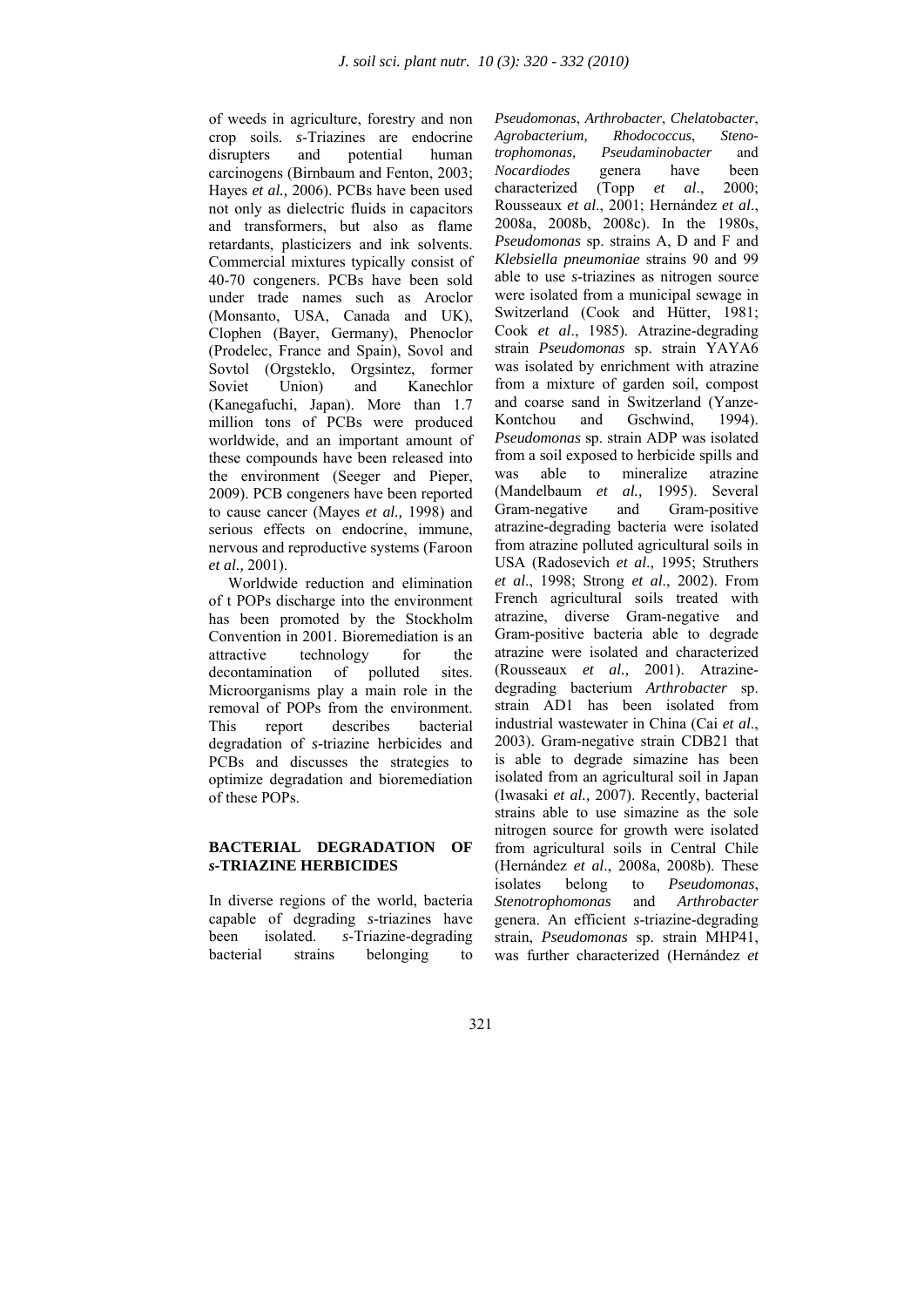*al*., 2008b) and successfully applied for bioremediation (Morgante *et al.,* 2010).

 *Pseudomonas* sp. ADP has been a model bacterium for the study of *s*triazine degradation. The catabolism of *s*triazines in bacteria is illustrated in Figure 1. The upper *s*-triazine catabolic pathway converts simazine or atrazine into cyanuric acid. The enzymes of the upper catabolic pathway are encoded by the *atzA, atzB* and *atzC* genes (de Souza *et al*., 1998). Atrazine chlorohydrolase AtzA catalyzes hydrolytic dechlorination of simazine to yield hydroxysimazine. This product is further degraded through deamination by the AtzB hydrolase to *N*-etilammelide and

*N*-etilamine. In the last reaction, *N*etilammelide is deaminated by AtzC hydrolase producing cyanuric acid and a molecule of *N*-etilamine. The initial hydrolase TrzN, which has broader substrate specificity than AtzA, has been reported in Gram-positive strains *Arthrobacter aurescens* TC1, *Nocardioides* sp. C190 and *Nocardioides* sp. SP12 (Topp *et al*., 2000; Piutti *et al*., 2003; Smith *et al*., 2005), and also in Gram-negative bacteria such as *Sinorhizobium* and *Polaromonas* strains (Devers *et al*., 2007). The lower *s*triazine catabolic pathway mineralizes cyanuric acid (Figure 1) (Martínez *et al*., 2001).



**Figure 1.** Degradation of *s*-triazines by bacteria. The upper *s*-triazine catabolic pathway converts simazine into cyanuric acid. The lower *s*-triazine catabolic pathway mineralizes cyanuric acid. The catabolic *atz* gene encoding the respective enzyme is indicated at each catabolic step.

The enzymes of the lower catabolic pathway are encoded by the *atzD, atzE*  and *atzF* genes (Strong *et al*., 2002). Cyanuric acid is degraded by cyanuric acid amidohydrolase AtzD to biuret, which is further converted by biuret hydrolase AtzE into allophanate. Finally,

allophanate is transformed by allophanate hydrolase AtzF into carbon dioxide and NH3. Cyanuric acid amidohydrolase TrzD, which catalyzes the ring cleavage of cyanuric acid, has also been reported (Karns, 1999; Rousseaux *et al*., 2001; Devers *et al*., 2007). The *trzD* gene has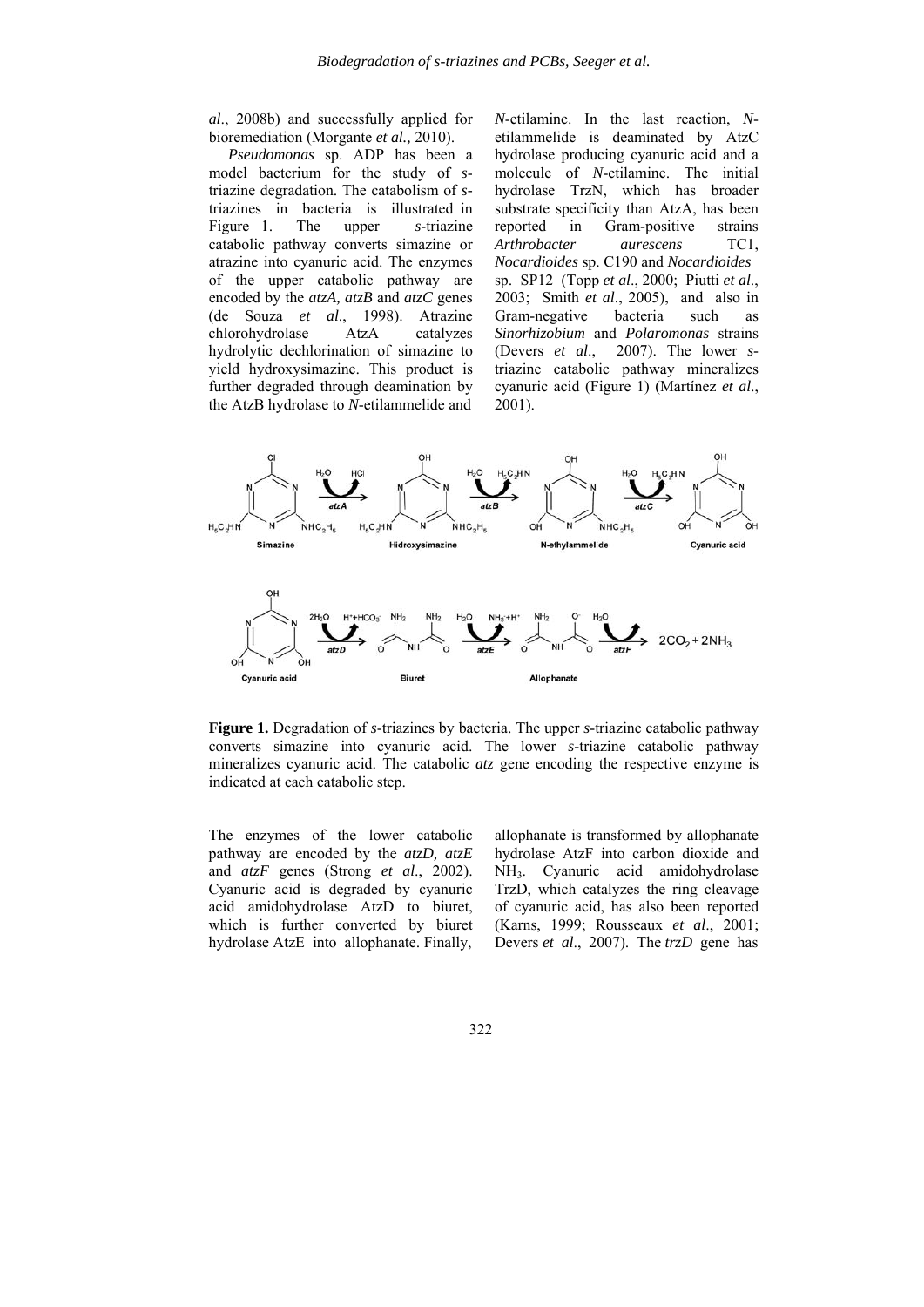been detected in *Pseudomonas, Chelatobacter, Aminobacter, Acidovorax, Klebsiella, Alcaligenes* and *Ralstonia* strains (Karns, 1999; Rousseaux *et al*., 2001; Fruchey *et al.,* 2003; Devers *et al.,* 2007).

### **BACTERIAL DEGRADATION OF PCBs**

Anaerobic and aerobic bacteria are able to biotransform PCBs. The reductive dehalogenation of highly and moderately chlorinated PCBs by anaerobic microorganisms generally involves selective dechlorination from *para* and *meta* positions (Figure 2). Nevertheless, *ortho* dechlorination of PCBs has also been described (Figure 2). Bacterial strains belonging to *Dehalococcoides* and *Dehalobium* genera have been associated

to halogenation of PCBs (Cutter *et al*., 2001; Wiegel and Wu, 2000; Fennell *et al*., 2004).

 Diverse aerobic bacteria capable of oxidizing PCBs have been reported (Pieper and Seeger, 2008). Bacterial strains of *Pseudomonas*, *Burkholderia*, *Comamonas*, *Cupriavidus, Sphingomonas*, *Acidovorax*, *Rhodococcus, Corneybacterium* and *Bacillus* genera have been characterized (Furukawa and Fujihara, 2008; Seeger and Pieper, 2009). *Burkolderia xenovorans* LB400 is able to degrade a broad range of PCBs (Haddock *et al*., 1995; Seeger *et al*., 1995a; 1995b; 1997; 1999; 2001) and is a model bacterium for PCB degradation. *Rhodococcus jostii* RHA1 is another potent PCB-degrading soil bacterium (Seto *et al*., 1995; Warren *et al*., 2004; McLeod *et al*., 2006).



→ Dechlorination of double-flanked chlorines of 2,3,4,5,6-pentachlorobiphenyl by *Dehalococcoides ethenogenes* strain 195 → ortho dechlorination of 2,3,5,6-chlorobiphenyl by bacterial strain o-17

**Figure 2.** Anaerobic reductive dehalogenation of PCBs by bacteria. The dehalogenation of a pentachlorobiphenyl by anaerobic bacteria is illustrated (Pieper and Seeger, 2008).

The upper biphenyl pathway is involved in the degradation of PCBs into chlorobenzoates (CBAs) and 2 hydroxypenta-2,4-dienoates (Figure 3). Biphenyl degradation is initiated by a multicomponent Rieske non-heme iron oxygenase. Studies on several biphenyl 2,3-dioxygenases (BphAs) have revealed considerable differences in their PCB

selectivity as well as their preference of the oxidized ring (McKay *et al*., 1997; Seeger *et al*., 1999; 2001). The dehydrogenation of (chlorinated) cis-2,3-dihydro-2,3-dihydroxybiphenyls (biphenyl 2,3-dihydrodiol) to give (chlorinated) 2,3-dihydroxybiphenyl, is catalyzed by cis-2,3-dihydro-2,3 dihydroxybiphenyl dienoates (BphB). 2,3-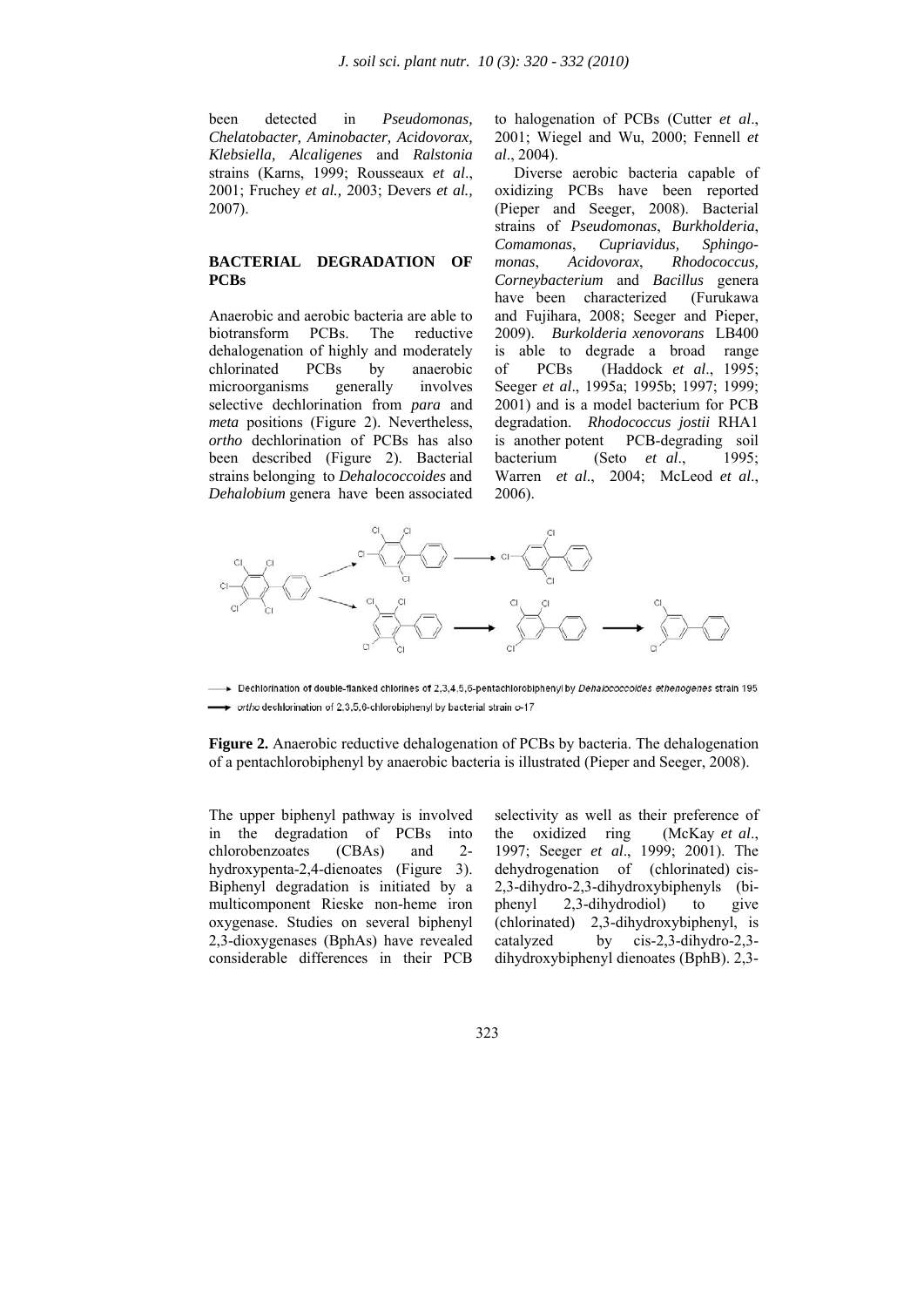Dihydroxybiphenyl 1,2-dioxygenase (BphC) cleaves the aromatic nucleus adjacent to the hydroxyl substituents (*meta*-cleavage) of 2,3-dihydroxybiphenyls forming 2-hydroxy-6-phenyl-6-oxohexa-2,4-diene-oate (HOPDA). HOPDA hydrolase (BphD) hydrolyzes HOPDA to yield 2-hydroxypenta-2,4-dienoateand benzoate. The lower biphenyl catabolic pathway oxidizes

2-hydroxypenta-2,4-dienoate to pyruvate and acetyl-CoA (Figure 3) (Seeger *et al*., 1997). 2-Hydroxypenta-2,4 dienoate is transformed by 2 hydroxypenta-2,4-dienoate hydratase (BphH), an acylating acetaldehyde dehydrogenase (BphI) and 4-hydroxy-2-oxovalerate aldolase (BphJ) into acetyl-CoA, which enters the Krebs cycle.



**Figure 3.** Aerobic bacterial degradation of biphenyl. BphA: Biphenyl 2,3-dioxygenase; BphB: *cis*-2,3-dihydro-2,3-dihydroxybiphenyl dehydrogenase; BphC: 2,3 dihydroxybiphenyl 1,2-dioxygenase; BphD: 2-hydroxy-6-phenyl-6-oxohexa-2,4 dieneoate (HOPDA) hydrolase; BphH: 2-hydroxypenta-2,4-dienoate hydratase; BphI: acylating acetaldehyde dehydrogenase; BphJ: 4-hydroxy-2-oxovalerate aldolase.

### **GENOME STUDIES**

Genome analyses of bacteria have increased the knowledge of their metabolic capabilities and their adaptation to stressful conditions. The genomes of the PCB-degrading strains *B. xenovorans* LB400 (Chain *et al*., 2006) and *R. jostii* RHA1 (McLeod *et al*., 2006) have been sequenced. The general features of the genomes of strains LB400 and RHA1 are

shown in Table 1. Strain LB400 has a genome of 9.73 Mbp distributed over two circular chromosomes and a circular megaplasmid. The genome of strain RHA1 has a size of 9.70 Mbp arranged on a linear chromosome and three linear plasmids. The genomes of strains LB400 and RHA1, which inhabit soil and plant rhizosphere niches, have evolved by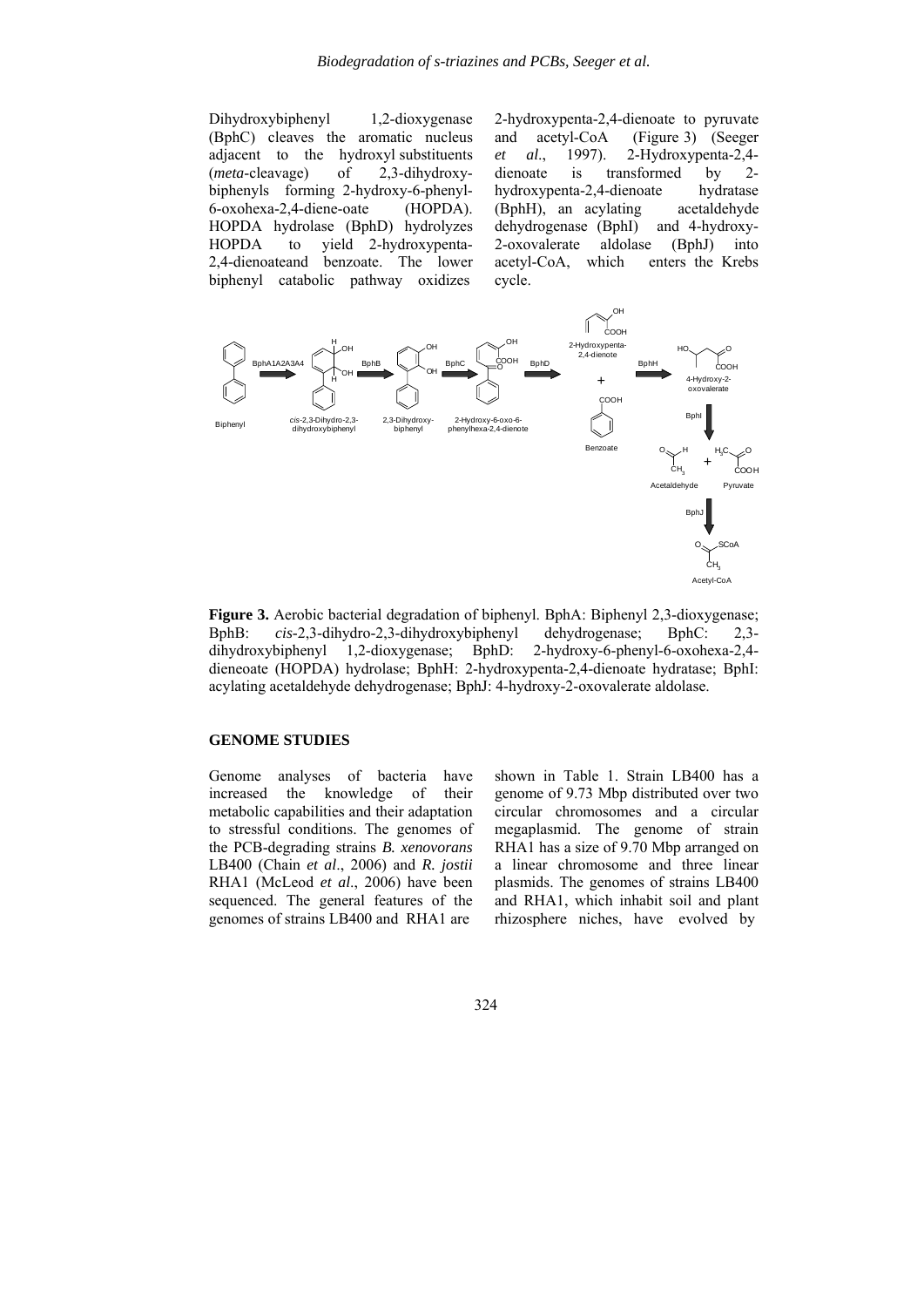| <b>Genome feature</b>        | <b>Burkholderia xenovorans</b><br><b>LB400</b>   | Rhodococcus jostii<br><b>RHA1</b>       |
|------------------------------|--------------------------------------------------|-----------------------------------------|
| Genome size                  | $9.73$ Mbp                                       | $9.7$ Mbp                               |
| Chromosomes                  | 2 circular $(4.9 \text{ and } 3.36 \text{ Mbp})$ | 1 linear $(7.8 \text{ Mbp})$            |
| Plasmids                     | 1 circular $(1.47 \text{ Mbp})$                  | 3 linear (1.12, 0.44 and<br>$0.33$ Mbp) |
| Predicted coding sequences   | 8,958                                            | 9,145                                   |
| Oxygenases                   | 134                                              | 203                                     |
| Central aromatic pathways    | 11                                               | 8                                       |
| Peripheral aromatic pathways | 20                                               | 26                                      |

**Table 1.** Comparison of the genome features of the PCB-degrading bacteria *B. xenovorans* LB400 and *R. jostii* RHA1.

different evolutionary mechanisms. More than 20% of the genome of strain LB400 was recently acquired via horizontal gene transfer (HGT). In contrast, strain RHA1 evolved mainly through ancient acquisition and gene duplication and HGT has been less important (McLeod *et al*., 2006). The genomes of *s*-triazinedegrading bacterial strains have not yet been sequenced.

 The *bph* genes encoding enzymes of the biphenyl catabolic pathways of strains LB400 and RHA1 are located on mobile genetic elements. In strain LB400, *bph* genes are located in a genomic island on the megaplasmid, indicating that these genes were acquired via HGT (Chain *et al.,* 2006). In strain RHA1, the *bph* genes are encoded on two plasmids (McLeod *et al.,* 2006). *B. xenovorans* LB400 and *R. jostii* RHA1 have an unusually high metabolic versatility for degradation of aromatic compounds. Based on the study of *B. xenovorans* LB400 genome, it was predicted that it possesses at least 20

peripheral pathways and 11 central pathways for degradation of aromatic compounds (Chain *et al.,* 2006). The genes that encode enzymes of central aromatic pathways are usually clustered. In strain RHA1, 8 central and 26 peripheral aromatic pathways were identified (McLeod *et al.,* 2006). The genes encoding 11 of the 26 peripheral aromatic pathways are located on the<br>plasmids. Predicted protein-encoding Predicted protein-encoding genes in strains LB400 (8,958) and RHA1 (9,145) are exceptionally rich in oxygenases (Table 1). Bacterial metabolism of aromatic compounds is usually initiated by oxygenases, which catalyze the incorporation of two oxygen atoms into the aromatic ring. BphAs commonly belong to the toluene/biphenyl branch of Rieske non-heme iron dioxygenases (Gibson and Parales, 2000; Pieper and Seeger, 2008). Dioxygenases are critical for the successful metabolism of PCBs and related aromatic compounds.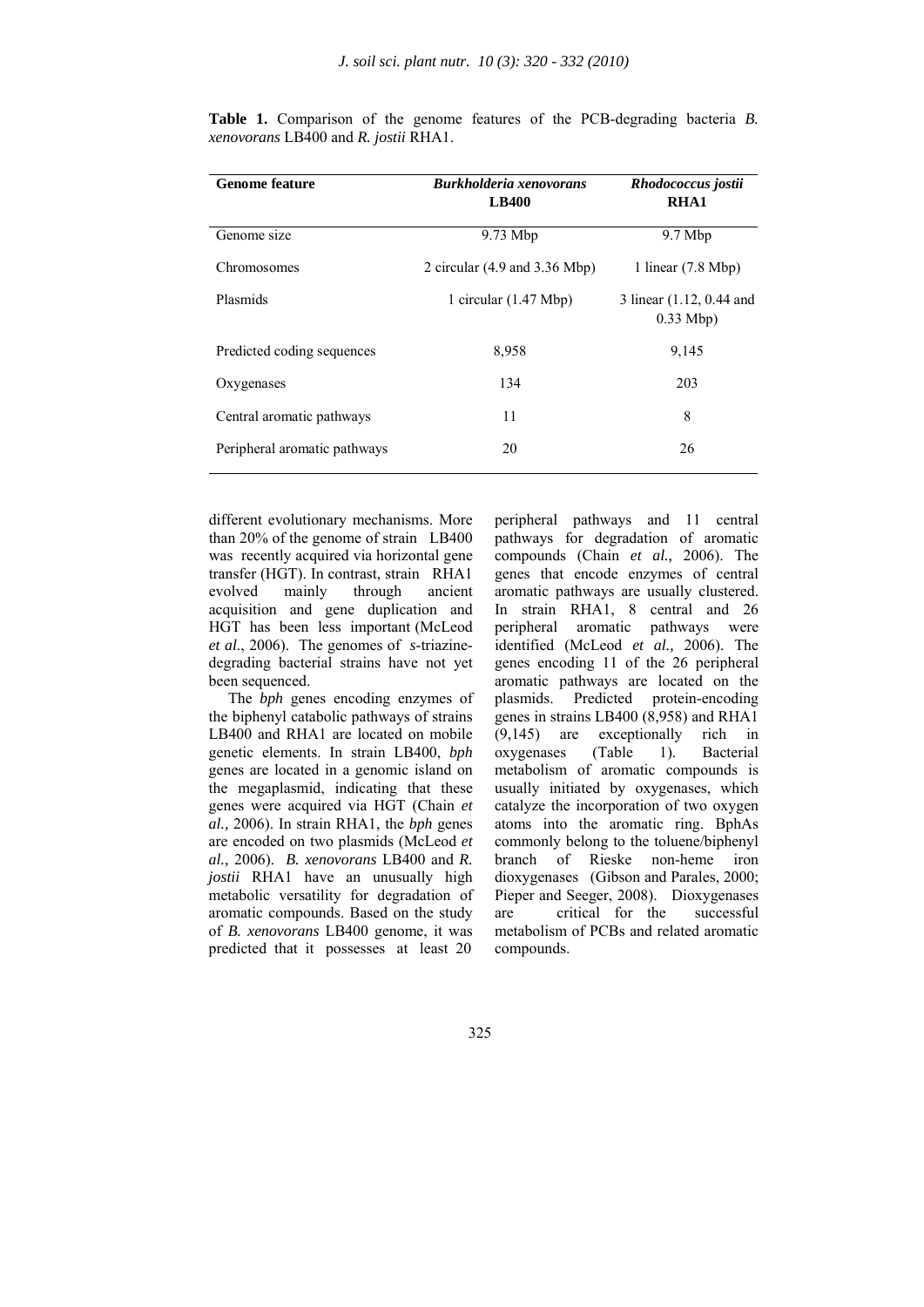The knowledge of the bacterial physiology during degradation of POPs and related aromatic compounds is useful to design improved bioremediation processes. Analyses of the genome and proteome-wide defenses against PCBs in strain LB400 showed the induction of the molecular chaperones DnaK and GroEL during (chloro) biphenyl degradation (Agulló *et al.,* 2007) and of DnaK and HtpG by 4-CBA, a dead-end metabolite of the biphenyl upper pathway (Martínez *et al.,* 2007). Therefore, exposure to these compounds constitutes stressful conditions for this bacterium. Interestingly, strain LB400 has the potential to synthesize and degrade polyhydroxyalkanoates (Chain *et al.,* 2006). It has been reported that the degradation of these polymers increases the survival of bacteria under stressful conditions.

# **BIOREMEDIATION OF** *s***-TRIAZINE HERBICIDES**

Bioremediation is an attractive technology for herbicide removal in polluted environments. Selected *s*-triazinedegrading strains have been applied for bioremediation processes in the environment. An interesting method for the detection and enumeration of *s*triazine-degrading microorganisms in soil has been described (Dinamarca *et al*., 2007). Bioaugmentation trials with bacterial strains increased the *s*-triazine degradation in soils (Mandelbaum *et al.,* 1993; Struthers *et al.,* 1998; Newcombe and Crowley, 1999). Inoculation with *Pseudomonas* sp. ADP, *Pseudaminobacter* sp. strains C147, C195 and C223, and *Nocardioides* sp. strain C190 increased atrazine mineralization in soil (Topp, 2001). Bioremediation of *s*triazines by a bacterial consortium has also been described (Newcombe and

Crowley, 1999). Recently, Morgante *et al.* (2010) reported that bioaugmentation with *Pseudomonas* sp. strain MHP41 increased simazine removal and the number of simazine-degrading microorganisms in agricultural soils. Additionally, fluorescent *in situ* hybridization analysis revealed that bioaugmentation increased the relative abundances of the phylogenetic groups *Acidobacteria* and *Planctomycetes* in these soils.

#### **BIOREMEDIATION OF PCBs**

Biostimulation of the native microflora and bioaugmentation with selected microorganisms have been applied for the removal of PCBs from contaminated environments. PCB bioremediation, specifically in soil or sediments, is limited by a number of factors including PCB availability, incomplete catabolic breakdown, low expression of catabolic genes, and toxicity of PCBs and their metabolic intermediates (Cámara *et al.*, 2004; Ohtsubo *et al.*, 2004; Agulló *et al.*, 2007; Vasilyeva and Strijakova, 2007; Pieper and Seeger, 2008).

 The tendency of POPs to bind tightly to soil is a limiting factor for efficient bioremediation (Fava and Piccolo, 2002; Flores *et al.*, 2009). To increase PCB bioavailability, diverse surfactants have been used. The effect of both chemically synthesized non-ionic surfactants (*e.g.* Tween and Triton X-100) and biosurfactants (*e.g.* lipopeptides, maltose ethers and saponins) have been studied (Fava and Di Gioia, 1998; Golyshin *et al.,* 1999; Singer *et al.*, 2000). Due to their lower toxicity and higher biodegradability, biosurfactants are more suitable than synthetic surfactants for application in bioremediation processes (Makkar and Rockne, 2003). Application of biosurfactants such as cyclodextrins or humic substances (a natural occurring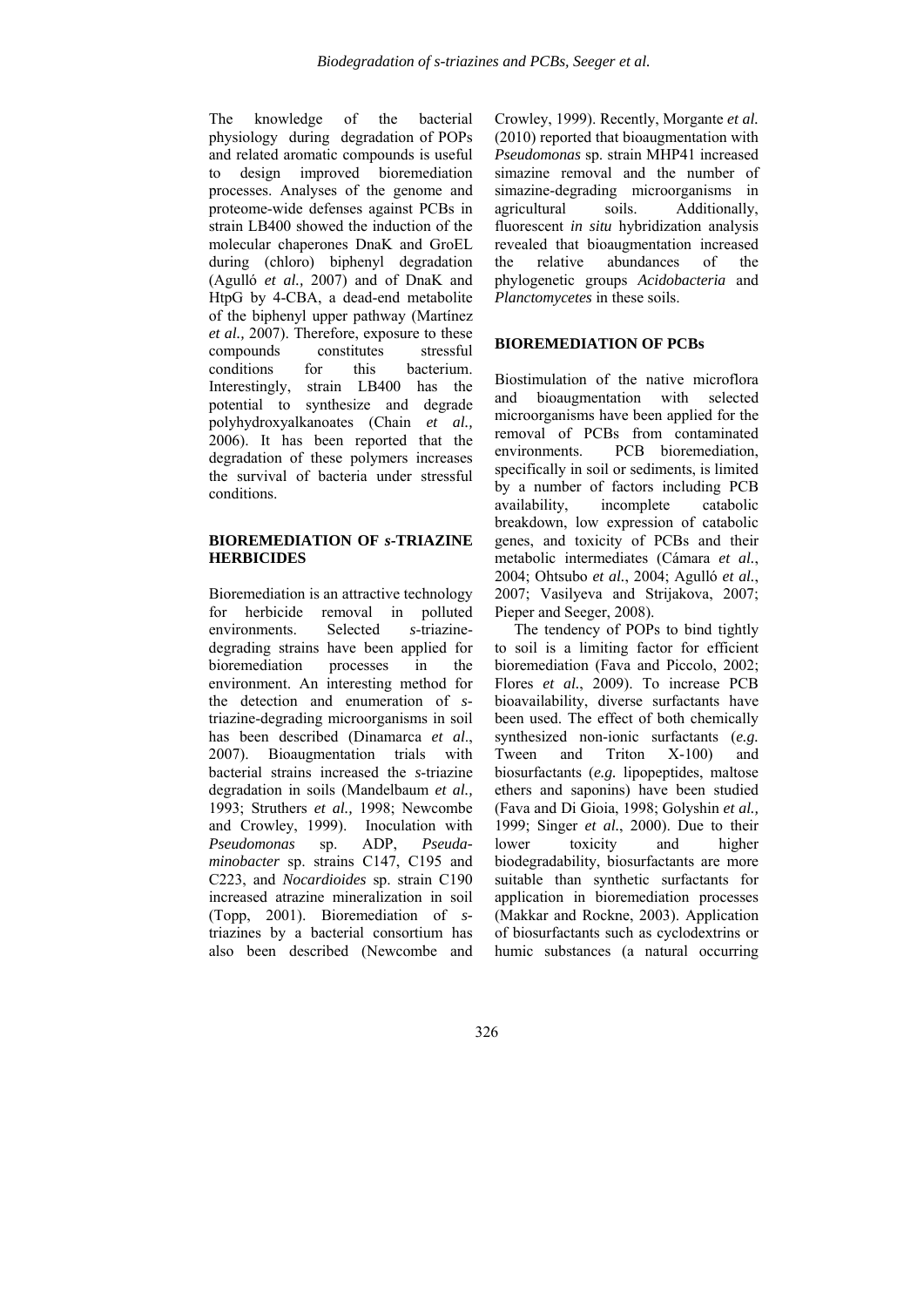biosurfactant) increased PCB degradation from 20 to 60% in polluted soils (Fava *et al.,* 1998; 2003; Fava and Piccolo, 2002).

 The expression of the catabolic genes of PCB-degrading microorganisms is a key factor for PCB biodegradation in contaminated soils. Biphenyl has been used as inducer of *bph* genes of PCBdegrading strains (Singer *et al.*, 2003; Vasilyeva and Strijakova, 2007). To avoid the use of biphenyl, which could be toxic for bacteria (Cámara *et al.,* 2004), other natural substrates have been applied for the induction of the catabolic *bph* genes (Ohtsubo *et al.*, 2004; Pieper, 2005). Interestingly, plant terpenes increased PCB degradation in soils (Singer *et al.*, 2000). Rhizoremediation has also been used for the removal of PCBs (Vasilyeva and Strijakova, 2007; Macková *et al*., 2009). Some plants enhanced *in situ* PCB degradation (Villacieros *et al*., 2005). The increased activity of PCB-degrading strains in the plant rhizosphere is associated with the presence in the root exudates of inducers (*e.g.* flavonoids) of the genes encoding the PCB-degrading enzymes (Narasimhan *et al*., 2003; Leigh *et al*., 2006; Macková *et al*., 2007).

 Native PCB-degrading bacteria are generally not able to degrade CBAs (Blasco *et al.,* 1995; Martínez *et al.*, 2007). Further degradation of CBAs by environmental microorganisms could indirectly result in accumulation of toxic metabolites, such as the antibiotic protoanemonin (Blasco *et al.,* 1995; 1997; Skiba *et al.,* 2002), decreasing the overall PCB degradation. The use of microbial consortium of PCB-degrading and CBAmineralizing bacteria has increased bioremediation of PCBs (Ohtsubo *et al.*, 2004; Pieper, 2005). Additionally, the development of improved biocatalysts for the remediation of PCB-contaminated environments has been reported. Bacterial strains with enhanced PCB-degrading capabilities have been constructed by

metabolic engineering (Rodriguez *et al.*, 2006; Wittich and Wolff, 2007; Saavedra *et al.*, 2010). The genetically modified bacterial strain *C. necator* JMS34, which has been constructed by the combination of the (chloro)biphenyl pathways, the CBA pathway and the chlorocatechol pathway, gained new catabolic abilities for mineralizing PCBs. Noteworthy, the recombinant strain JMS34 mineralized PCBs without accumulation of CBAs (Saavedra *et al.,* 2010). In bioremediation trials, strain JMS34 efficiently degraded<br>PCBs in contaminated soils. The in contaminated soils. The knowledge of catabolic processes and the analysis of enzyme activities involved in the degradation of PCBs are crucial to avoid accumulation of toxic metabolites and to optimize PCB-bioremediation processes.

# **CONCLUSIONS**

Significant advances have been achieved in the last years in the elucidation of the genetic and biochemical basis of bacterial degradation of *s*-triazines and PCBs. The knowledge of the genome and the proteome-wide defenses against POP toxicity of the bacteria, permits to optimize microorganisms and conditions for improved POP degradation and bioremediation. The design of improved bioremediation strategies is needed for an efficient removal of chlorinated herbicides and biphenyls from the environment and a sustainable development.

#### **ACKNOWLEDGMENTS**

MS acknowledges financial support of FONDECYT (1070507, 1020221 and 7090079), Millennium Nucleus EMBA P04/007-F, ICA4-CT-2002-10011 (European Union), USM (130836 and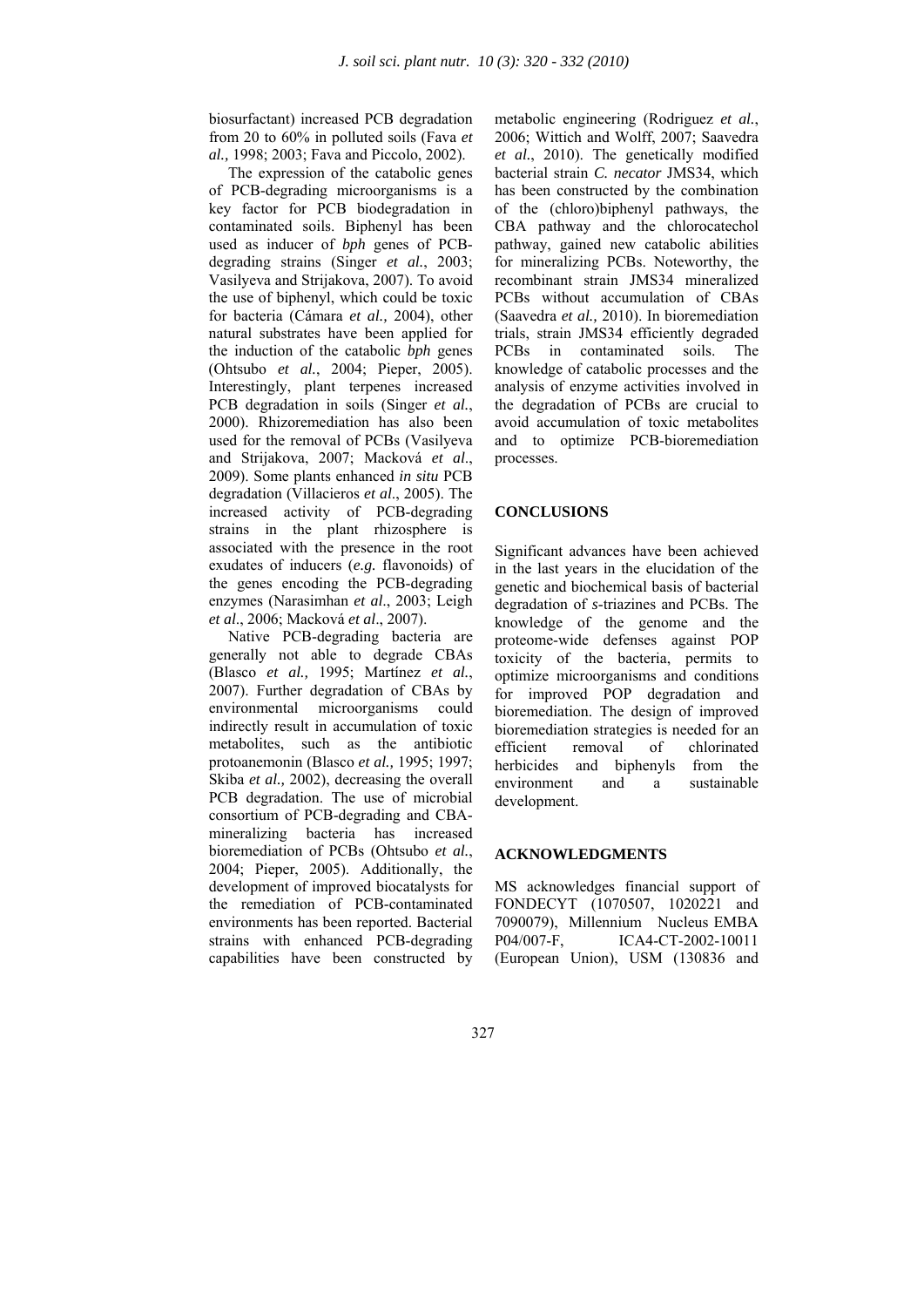130948) and Redes PBCT RED12 grants. MH and MC gratefully acknowledge CONICYT fellowships.

#### **REFERENCES**

**Agulló, L., Cámara, B., Martínez, P., Latorre, V., Seeger, M. 2007.** Response to (chloro)biphenyls of the polychlorobiphenyldegrader *Burkholderia xenovorans* LB400 involves stress proteins also induced by heat shock and oxidative stress. FEMS Microbiol. Lett. 267, 167-175.

**Birnbaum, L. S., Fenton, S. E. 2003.** Cancer and developmental exposure to endocrine disruptors. Environ. Health Perspect. 111, 389- 394.

**Blasco, R., Wittich, R. M., Mallavarapu, M., Timmis, K. N., Pieper, D. H. 1995.** From xenobiotic to antibiotic, formation of protoanemonin from 4-chlorocatechol by enzymes of the 3-oxoadipate pathway. J. Biol. Chem. 270, 29229-29235.

**Blasco, R., Mallavarapu, M., Wittich, R. M., Timmis, K. N., Pieper, D. H. 1997.** Evidence that formation of protoanemonin from metabolites of 4-chlorobiphenyl degradation negatively affects the survival of 4 chlorobiphenyl-cometabolizing microorganisms. Appl. Environ. Microbiol. 63, 427-434.

**Cai, B., Han, Y., Liu, B., Ren, Y., Jiang, S. 2003.** Isolation and characterization of an atrazine-degrading bacterium from industrial wastewater in China. Lett. Appl. Microbiol. 36, 272-276.

**Cámara, B., Herrera, C., González, M., Couve, E., Hofer, B., Seeger, M. 2004.** From PCBs to highly toxic metabolites by the biphenyl pathway. Environ. Microbiol. 6, 842-850.

**Chain, P. S., Denef, V. J., Konstantinidis, K. T., Vergez, L. M., Agulló, L., Latorre-Reyes, V., Hauser, L., Córdova, M., Gómez, L., González, M., Land, M., Larimer, F., LiPuma, J. J., Mahenthiralingam, E., Malfatti, S. A., Marx, C. J., Parnell, J., Ramette, A., Richardson, P., Seeger, M., Smith, D., Spilker, T., Sul, W. J., Tsoi, T. V., Ulrich, L. E., Zhulin, I., Tiedje, J***.* **2006.** *Burkholderia xenovorans* LB400 harbors a multi-replicon, 9.73-Mbp

genome shaped for versatility. Proc. Natl. Acad. Sci. USA 103, 15280-15287.

**Cook, A. M., Hütter, R. 1981.** *s*-Triazines as nitrogen sources of bacteria. J. Agric. Food. Chem. 29, 1135-1143.

**Cook, A. M., Beilstein, P., Grossenbacher, H., Hütter, R.** 1985. Ring cleavage and degradative pathway of cyanuric acid in bacteria. Biochem. J.  $231, 25 - 30.$ 

**Cooman, K., Debels, P., Fajardo, M., Urrutia, R., Barra, R. 2005.** Use of *Daphnia* spp. for the ecotoxicological assessment of water quality in an agricultural watershed in South-Central Chile. Arch. Environ. Contam. Toxicol. 48, 191-200.

**Cutter, L. A., Watts, J. E. M., Sowers, K. R., May, H. D. 2001.** Identification of a microorganism that links its growth to the reductive dechlorination of 2.3.5.6 $dechlorination$  of  $2,3,5,6$ chlorobiphenyl. Environ. Microbiol. 3, 699-709.

**de Souza, M. L., Newcombe, D., Alvey, S., Crowley, D. E., Hay, A., Sadowsky, M. J., Wackett, L. P. 1998.** Molecular basis of a bacterial consortium: interspecies catabolism of atrazine. Appl. Environ. Microbiol. 64, 178-184.

**Devers, M., Azhari, N. E., Kolic, N. U., Martin-Laurent, F. 2007.** Detection and organization of atrazine-degrading genetic potential of seventeen bacterial isolates belonging to divergent taxa indicate a recent common origin of their catabolic functions. FEMS Microbiol. Lett. 273, 78-86.

**Dinamarca, M. A., Cereceda-Balic, F., Fadic, X., Seeger, M. 2007.** Analysis of *s*-triazinedegrading microbial communities in soils using most-probable-number enumeration and tetrazolium-salt detection. Int. Microbiol. 10, 209-215.

**Faroon, O., Jones, D., de Rosa, C. 2001**. Effects of polychlorinated biphenyls on the nervous system. Toxicol. Ind. Health 16, 305-333.

**Fava, F., Di Gioia, D. 1998**. Effects of Triton X-100 and Quillaya saponin on the *ex situ* bioremediation of a chronically polychlorobiphenyl-contaminated soil. Appl. Microbiol. Biotechnol. 50, 623-630.

**Fava, F., Di Gioia, D., Marchetti, L. 1998**. Cyclodextrin effects on the *ex-situ* bioremediation of a chronically polychlorobiphenyl-contaminated soil. Biotechnol. Bioeng. 58, 345-355.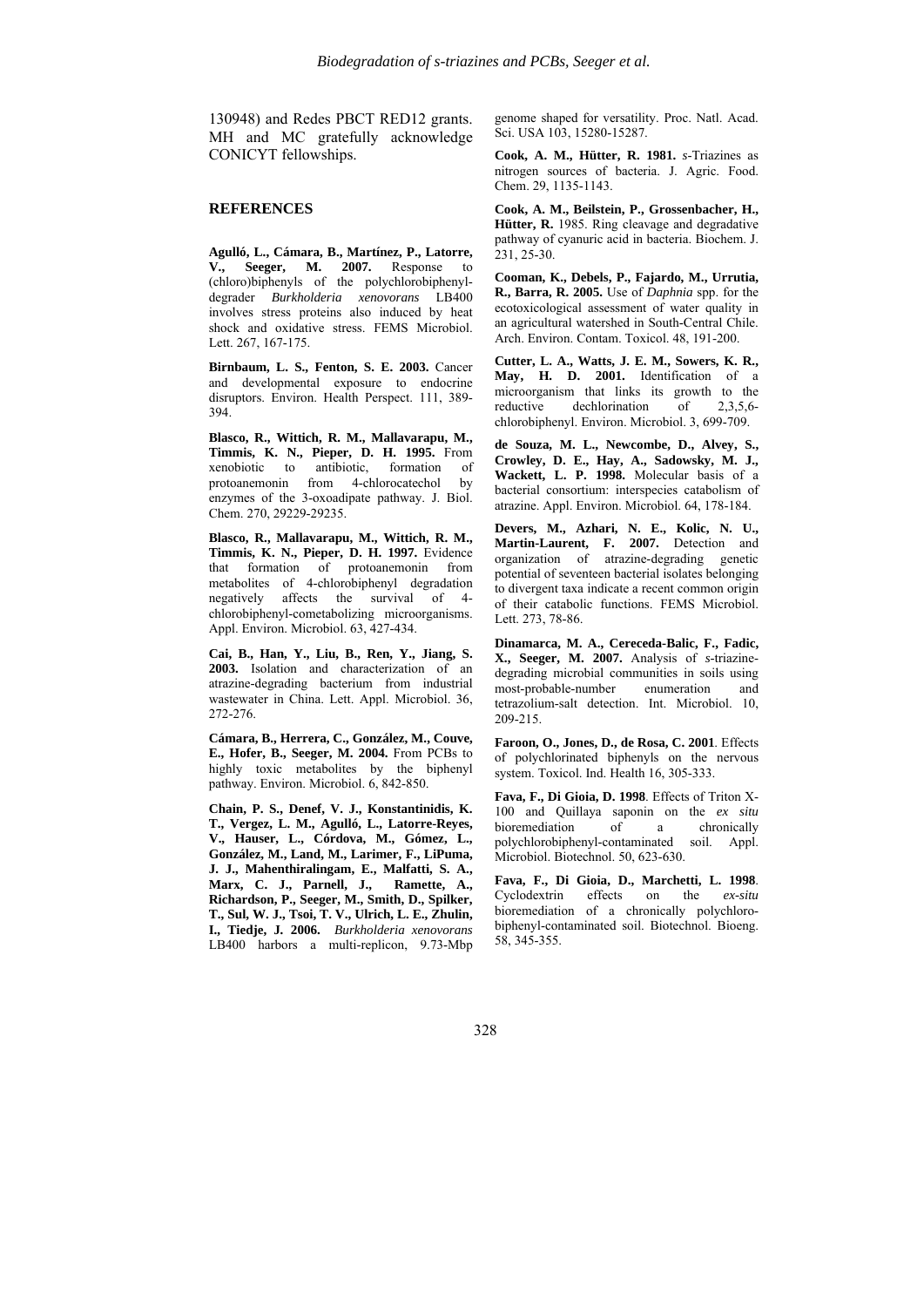**Fava, F., Piccolo, A. 2002**. Effects of humic substances on the bioavailability and aerobic biodegradation of polychlorinated biphenyls in a model soil. Biotechnol. Bioeng. 77, 204-211.

**Fava, F., Bertin, L., Fedi, S., Zannoni, D. 2003.** Methyl-beta-cyclodextrin enhanced solubilization and aerobic biodegradation of polychlorinated biphenyls in two aged contaminated soils. Biotechnol. Bioeng. 81, 381-390.

**Fennell, D. E., Nijenhuis, I., Wilson, S. F., Zinder, S. H., Haggblom, M. M. 2004.**  *Dehalococcoides ethenogenes* strain 195 reductively dechlorinates diverse chlorinated aromatic pollutants. Environ. Sci. Technol. 38, 2075-2081.

**Flores, C., Morgante, V., González, M., Navia, R., Seeger, M. 2009.** Adsorption studies of the herbicide simazine in agricultural soils of the Aconcagua valley, central Chile. Chemosphere 74, 1544-1549.

**Fruchey, I., Shapir, N., Sadowsky, M. J., Wackett, L. P. 2003.** On the origins of cyanuric acid hydrolase: purification, substrates, and prevalence of *atzD* from *Pseudomonas* sp. strain ADP. Appl. Environ. Microbiol. 69, 3653-3657.

**Furukawa, K., Fujihara, H. 2008.** Microbial degradation of polychlorinated biphenyls: biochemical and molecular features. J Biosci. Bioeng. 105, 433-49.

**Gibson, D. T., Parales, R. E. 2000.** Aromatic hydrocarbon dioxygenases in environmental biotechnology. Curr. Opin. Biotechnol. 11, 236- 243.

**Golyshin, P. M., Fredrickson, H. L., Giuliano, L., Rothme, l. R., Timmis, K. N., Yakimov, M. M. 1999.** Effect of novel biosurfactants on biodegradation of polychlorinated biphenyls by pure and mixed bacterial cultures. New Microbiol. 22, 257-267.

**Haddock, J. D., Horton, J. R., Gibson, D. T. 1995.** Dihydroxylation and dechlorination of chlorinated biphenyls by purified biphenyl 2,3 dioxygenase from *Pseudomonas* sp. strain LB400. J. Bacteriol. 177, 20-26.

**Hayes, T. B., Case, P., Chui, S., Chung, D., Haeffele, C., Haston, K., Lee, M., Mai, V. P., Marjuoa, Y., Parker, J., Tsui, M. 2006.**  Pesticide mixtures, endocrine disruption, and amphibian declines: are we underestimating the impact? Environ. Health Perspect. 114, 40-50.

**Hernández, M., Morgante, V., Ávila, M., Villalobos, P., Miralles, P., González, M., Seeger, M. 2008a.** Novel *s*-triazine-degrading bacteria isolated from agricultural soils of central Chile for herbicide bioremediation. Electron. J. Biotechnol. 11, 01-07.

**Hernández, M., Villalobos, P., Morgante, V., González, M., Reiff, C., Moore, E., Seeger, M. 2008b.** Isolation and characterization of a novel simazine-degrading bacterium from agricultural soil of central Chile, *Pseudomonas* sp. MHP41. FEMS Microbiol. Lett. 206, 184-190.

**Hernández, M., Morgante, V., Flores, C., Villalobos, P., González, M., Miralles, P., Dinamarca, A., Seeger, M. 2008c.** Modern approaches for the study of bioremediation of *s*triazine herbicides in agricultural soils. R. C. Suelo Nutr. Veg. 8, 19-30.

**Iwasaki, A., Takagi, K., Yoshioka, Y., Fujii, K., Kojima, Y., Harada, N. 2007.** Isolation and characterization of a novel simazine-degrading βproteobacterium and detection of genes encoding *s*-triazine-degrading enzymes. Pest. Manag. Sci. 63, 261-268.

**Karns, J. S. 1999.** Gene sequence and properties of an *s*-triazine ring-cleavage enzyme from *Pseudomonas* sp. strain NRRLB-12227. Appl. Environ. Microbiol., 65, 3512.

**Leigh, M. B., Prouzova, P., Macková, M., Macek, T., Nagle, D. P., Fletcher, J. S. 2006.**  biphenyl (PCB)-degrading bacteria associated with trees in a PCBcontaminated site. Appl. Environ. Microbiol. 72, 2331-2342.

**Macková, M., Vrchotová, B., Francová, K., Sylvestre, M., Tomaniová, M., Lovecká, P.,**  K., Macek, Biotransformation of PCBs by plants and bacteria – consequences of plant-microbe interactions. Eur. J. Soil Biol. 43, 233-241.

**Macková, M., Prouzova, P., Stursa, P., Ryslava, E., Uhlik, O., Beranova, K., Rezek, J., Kurzawova, V., Demnerová, K., Macek, T. 2009.** Phyto/rhizoremediation studies using longterm PCB-contaminated soil. Environ. Sci. Pollut. Res. 16, 817-829.

**Makkar, R., Rockne, K. 2003.** Comparison of synthetic surfactants and biosurfactants in enhancing biodegradation of polycyclic aromatic hydrocarbons. Environ. Toxicol. Chem. 22, 2280- 2292.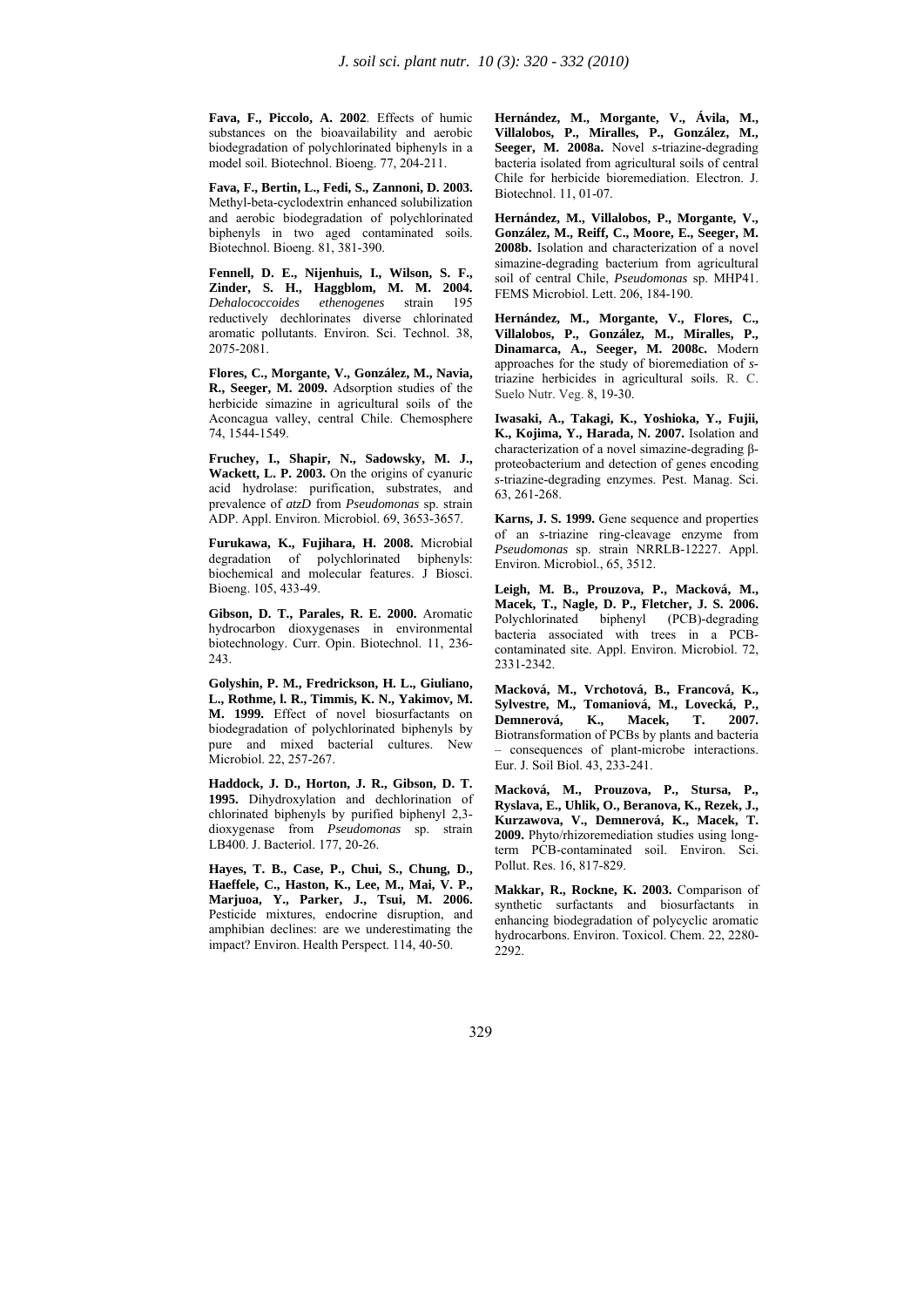**Mandelbaum, R. T., Wackett, L. P., Allan, D. L. 1993.** Mineralization of the *s*-triazine by stable bacterial mixed cultures. Appl. Environ. Microbiol. 59, 1695-1701.

**Mandelbaum, R. T., Allan, D. L., Wackett, L. P. 1995.** Isolation and characterization of a *Pseudomonas* sp. that mineralizes the *s*-triazine herbicide atrazine. Appl. Environ. Microbiol. 61, 1451-1457.

**Martínez, B., Tomkins, J., Wackett, L. P., Wing, R., Sadowsky, M. J. 2001.** Complete nucleotide sequence and organization of the atrazine catabolic plasmid pADP-1 from *Pseudomonas* sp. strain ADP. J. Bacteriol. 183, 5684-5697.

**Martínez, P., Agulló, L., Hernández, M., Seeger, M. 2007.** Chlorobenzoate inhibits growth and induces stress proteins in the PCB-degrading bacterium *Burkholderia xenovorans* LB400. Arch. Microbiol. 188, 289-297.

**Mayes, B. A., McConnell, E. E., Neal, B. H., Brunner M. J., Hamilton, S. B., Sullivan, T. M., Peters, A. C., Ryan, M. J., Toft, J.D., Singer, A. W., Brown, J. F., Menton, R. G.,** 

**Moore, J.A. 1998**. Comparative carcinogenicity in Sprague-Dawley rats of the polychlorinated biphenyl mixtures Aroclors 1016, 1242, 1254 and 1260. Toxicol. Sci. 41, 62-76.

**McKay, D. B., Seeger, M., Zielinski, M., Hofer, B., Timmis, K. N. 1997.** Heterologous expression of biphenyl dioxygenase-encoding genes from a Gram-positive broad-spectrum polychlorinated biphenyl degrader and characterization of chlorobiphenyl oxidation by the gene products. J. Bacteriol. 179, 1924-1930.

**McLeod, M. P., Warren, R. L., Hsiao, W. W., Araki, N., Myhre, M., Fernandes, C., Miyazawa, D., Wong, W., Lillquist, A. L., Wang, D., Dosanjh, M., Hara, H., Petrescu, A., Morin, R. D., Yang, G., Stott, J. M., Schein, J. E., Shin, H., Smailus, D., Siddiqui, A. S., Marra, M. A., Jones, S. J., Holt, R., Brinkman, F. S., Miyauchi, K., Fukuda, M., Davies, J. E., Mohn, W. W., Eltis, L. D. 2006.** The complete genome of *Rhodococcus* sp. RHA1 provides insights into a catabolic powerhouse. Proc. Natl. Acad. Sci. USA 103, 15582-15587.

**Morgante, V., López-López, A., Flores, C., González, M., González, B., Vásquez, M., Rosselló-Mora, R., Seeger, M. 2010.**

Bioaugmentation with *Pseudomonas* sp. strain MHP41 promotes simazine attenuation and bacterial community changes in agricultural soils. FEMS Microbiol. Ecol. 71, 114-126.

**Narasimhan, K., Basheer, C., Bajic, V., Swarup, S. 2003.** Enhancement of plant-microbe interactions using a rhizosphere metabolomicsdriven approach and its application in the removal of polychlorinated biphenyls. Plant Physiol. 132, 146-153.

**Newcombe, D. A., Crowley, D. E. 1999.** Bioremediation of atrazine-contaminated soil by repeated applications of atrazine-degrading bacteria. Appl. Microbiol. Biotechnol. 51, 877- 882.

**Ohtsubo, Y., Kudo, T., Tsuda, M., Nagata, Y. 2004.** Strategies for bioremediation of polychlorinated biphenyls. Appl. Microbiol. Biotechnol. 65, 250-258.

**Palma-Fleming, H., Cornejo, C., González, M., Pérez, V., González, M., Gutierrez, E., Sericano, J. L., Seeger, M. 2008.** Polycyclic aromatic hydrocarbons and polychlorinated biphenyls from the coastal reef of Valdivia and Valparaíso regions, Chile. J. Chil. Chem. Soc. 53, 1393-1398.

**Pieper, D. H. 2005.** Aerobic degradation of polychlorinated biphenyls. Appl. Microbiol. Biotechnol. 67, 170-191.

**Pieper, D. H., Seeger, M. 2008.** Bacterial metabolism of polychlorinated biphenyls. J. Mol. Microbiol. Biotechnol. 15, 121-138.

**Piutti, S., Semon, E., Landry, D., Hartmann, A., Dousset, S., Lichtfouse, E., Topp, E., Soulas, G., Martin-Laurent, F. 2003.** Isolation and characterisation of *Nocardioides* sp. SP12, an atrazine-degrading bacterial strain possessing the gene *trzN* from bulk- and maize rhizosphere soil. FEMS Microbiol. Lett. 221, 111-117.

**Radosevich, M., Traina, S. J., Hao, Y., Tuovinen, O. H. 1995.** Degradation and mineralization of atrazine by a soil bacterial isolate. Appl. Environ. Microbiol. 61, 297-302.

**Rodriguez, J., Kachel, C., Aiello, M., Quensen III, J., Maltseva, O., Tsoi, T., Tiedje, J. 2006.** Degradation of Aroclor 1242 dechlorination products in sediments by *Burkholderia xenovorans* LB400(Ohb) and *Rhodococcus* sp. strain RHA1(Fcb). Appl. Environ. Microbiol. 72, 2476-2482.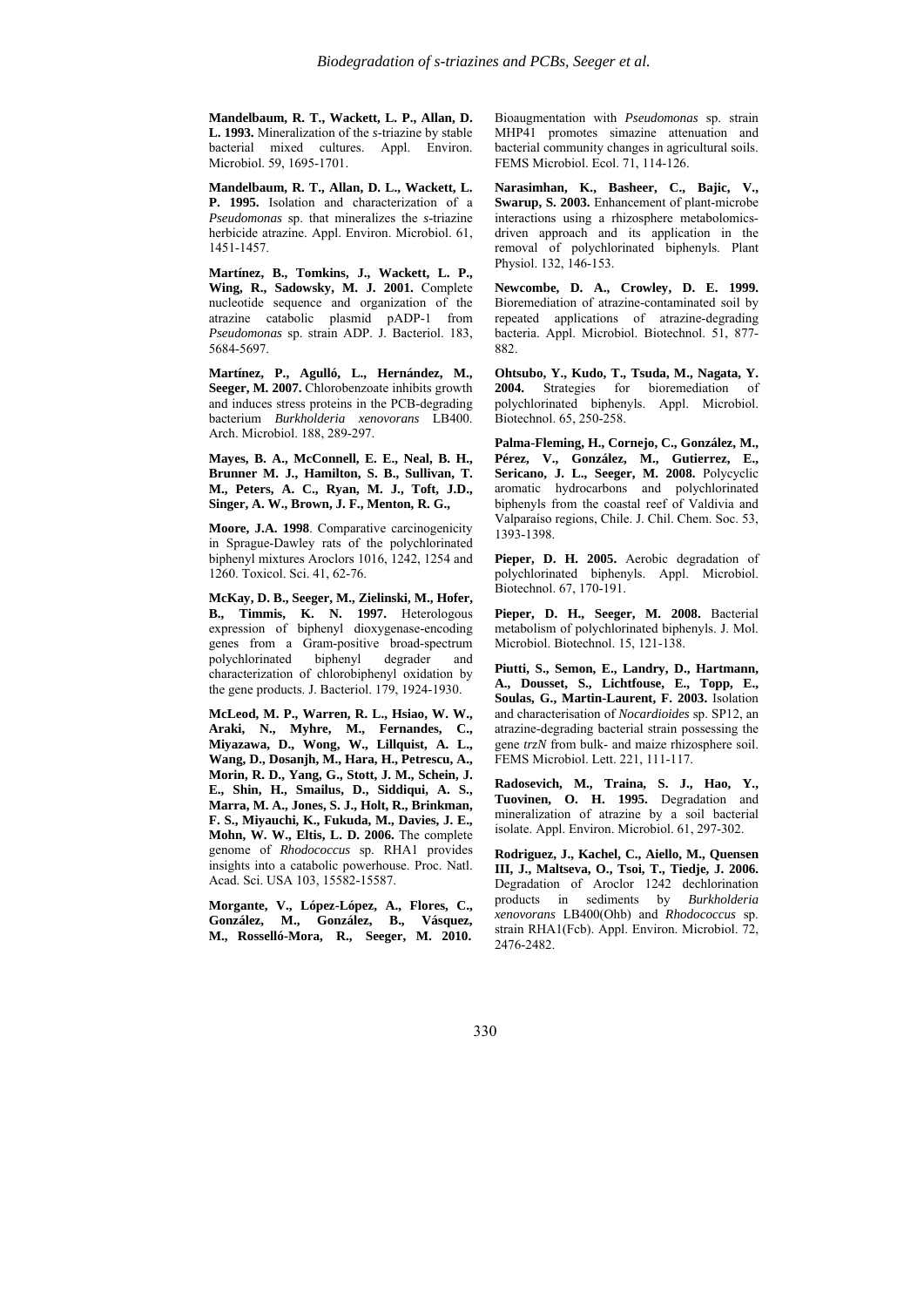**Rousseaux, S., Hartmann, A., Soulas, G. 2001.** Isolation and characterization of new Gramnegative and Gram-positive atrazine degrading bacteria from different French soils. FEMS Microbiol. Ecol. 36, 211-222.

**Saavedra, J.M., Acevedo, F., González, M., Seeger, M. 2010.** Mineralization of PCBs by the genetically modified strain *Cupriavidus necator* JMS34 and its application for bioremediation of PCBs in soil. Appl. Microbiol. Biotechnol. 87, 1543-1554.

**Seeger, M., Cámara, B., Hofer, B. 2001.** Dehalogenation, denitration, dehydroxylation, and angular attack on substituted biphenyls and related compounds by a biphenyl dioxygenase. J Bacteriol. 183, 3548-3555.

**Seeger, M., Timmis, K. N., Hofer, B. 1995a.** Degradation of chlorobiphenyls catalyzed by the *bph*-encoded biphenyl-2,3-dioxygenase and  *biphenyl-2,3-dioxygenase* biphenyl-2,3-dihydrodiol-2,3-dehydrogenase of *Pseudomonas* sp. LB400. FEMS Microbiol. Lett. 133, 259-264.

**Seeger, M., Timmis, K.N., Hofer, B. 1995b.** Conversion of chlorobiphenyls into phenylhexadienoates and benzoates by the enzymes of the upper pathway for polychlorobiphenyl degradation encoded by the *bph* locus of *Pseudomonas* sp. strain LB400. Appl. Environ. Microbiol. 61, 2654-2658.

**Seeger, M., Timmis, K.N., Hofer, B. 1997.** Bacterial pathways for the degradation of polychlorinated biphenyls. Mar. Chem. 58, 327- 333.

Seeger, M., Pieper, D.H. 2009. Genetics of biphenyl biodegradation and co-metabolism of PCBs. In: Microbiology of hydrocarbons, oils, lipids, and derived compounds. (Timmis, K. N. Ed.) Vol. 2, pp. 1179-1199, Springer, Heidelberg, Germany.

**Seeger, M., Zielinski, M., Timmis, K.N., Hofer, B. 1999.** Regiospecificity of dioxygenation of dito pentachlorobiphenyls and their degradation to chlorobenzoates by the *bph*-encoded catabolic pathway of *Burkholderia* sp. strain LB400. Appl. Environ. Microbiol. 65, 3614-3621.

**Seto, M., Kimbara, K., Shimura, M., Hatta, T., Fukuda, M., Yano, K. 1995.** A novel transformation of polychlorinated biphenyls by *Rhodococcus* sp. strain RHA1. Appl. Environ. Microbiol. 61, 3353-3358.

**Singer, A. C., Gilbert, E. S., Luepromchai, E., Crowley, D. E. 2000.** Bioremediation of polychlorinated biphenyl-contaminated soil using carvone and surfactant-grown bacteria. Appl. Microbiol. Biotechnol. 54, 838-843.

**Singer, A. C., Crowley, D. E., Thompson, I. P. 2003.** Secondary plant metabolites in phytoremediation and biotransformation. Trends Biotechnol. 21, 123-130.

**Skiba, A., Hecht, V., Pieper, D. H. 2002.** Formation of protoanemonin from 2-chloro*cis*,*cis*-muconate by the combined action of muconate cycloisomerase and muconolactone isomerase. J. Bacteriol. 184, 5402-5409.

**Smith, D., Alvey, S., Crowley, D. E. 2005.** Cooperative catabolic pathways within an atrazine-degrading enrichment culture isolated from soil. FEMS Microbiol. Ecol. 53, 265-273.

**Strong, L. C., Rosendahl, C., Johnson, G., Sadowsky, M. J., Wackett, L. P. 2002.** *Arthrobacter aurescens* TC1 metabolizes diverse *s*-triazine ring compounds. Appl. Environ. Microbiol. 68, 1358-1366.

**Struthers, J. K., Jayachandran, K., Moorman, T. B. 1998.** Biodegradation of atrazine by *Agrobacterium radiobacter* J14a and use of this strain in bioremediation of contaminated soil. Appl. Environ. Microbiol. 64, 3368-3375.

**Topp, E., Mulbry, W. M., Zhu, H., Nour, S. M., Cuppels, D. 2000.** Characterization of *s*triazine herbicide metabolism by a *Nocardioides* sp. isolated from agricultural soils. Appl. Environ. Microbiol. 66, 3134-3141.

**Topp, E. 2001.** A comparison of three atrazinedegrading bacteria for soil bioremediation. Biol. Fertil. Soils 33, 529-534.

**Vasilyeva, G., Strijakova, E. 2007**. Bioremediation of soils and sediments contaminated by polychlorinated biphenyls. Microbiol. 76, 639-653.

**Villacieros, M., Whelan, C., Macková, M., Molgaard, J., Sanchez-Contreras, M., Lloret, J., Aguirre de Cárcer, D., Oruezábal, R. I., Bolaños, L., Macek, T., Karlson, U., Dowling, D. N., Martín, M., Rivilla, R. 2005.** Polychlorinated biphenyl rhyzoremediation by *Pseudomonas fluorecens* F113 derivatives, using a *Sinorhizobium melioti* Nod system to drive *bph* gene expression. Appl. Environ. Microbiol. 71, 2687-2694.